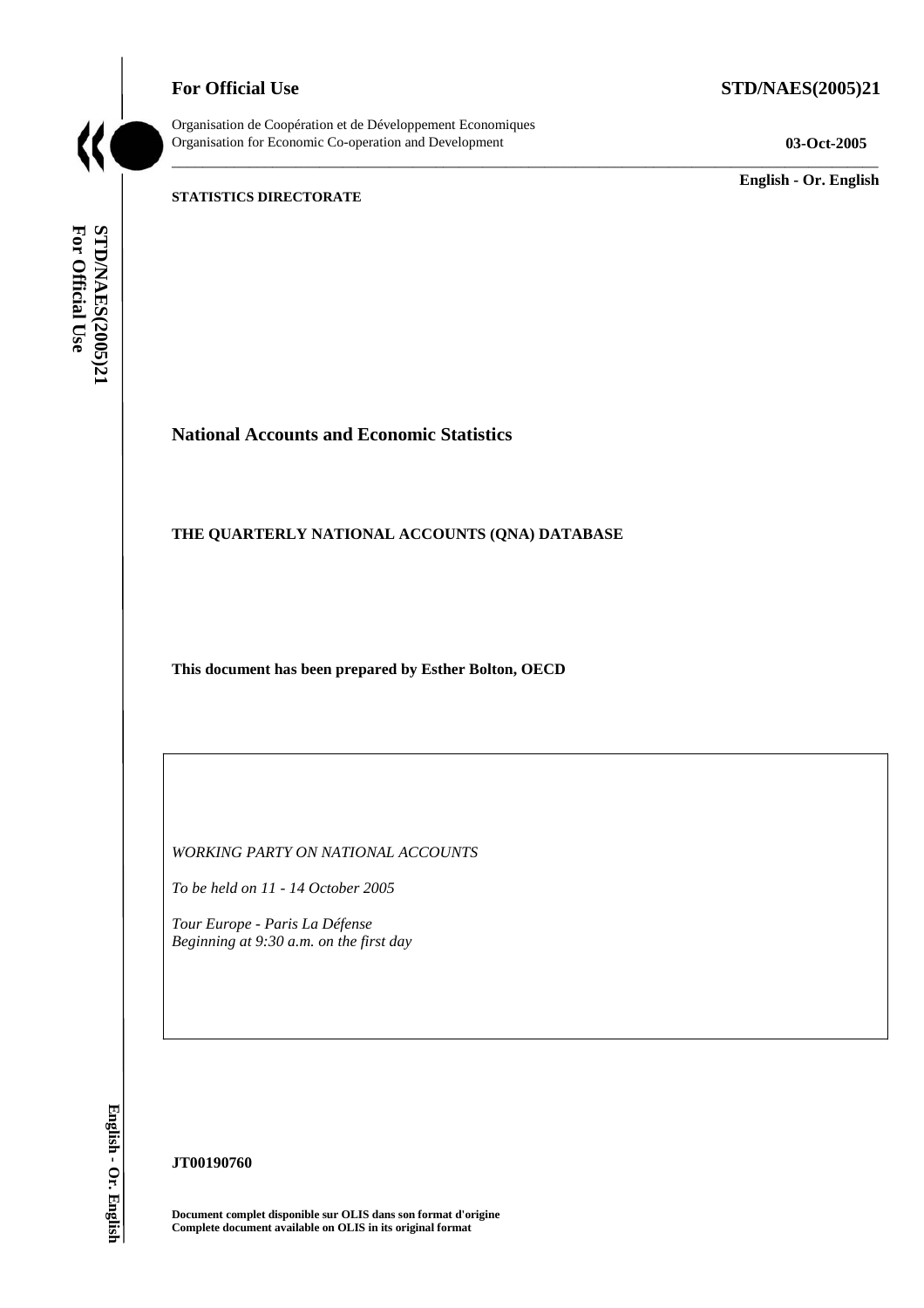### **THE QUARTERLY NATIONAL ACCOUNTS (QNA) DATABASE**

1. The OECD maintains an internal database containing most of the quarterly national accounts produced by OECD Member countries that publish quarterly accounts. The database is used by many OECD Secretariat, particularly those in the Economics Department. Not all countries compile a full set of quarterly accounts. Thus the content of the database differs from one country to another. It is worth noting that since the beginning of 2005, the QNA database has become more homogeneous, especially for European countries mainly due to modifications required by Eurostat. The requirements of internal users of the quarterly national accounts database are: full scope of what is published by the national statistical institute (NSI), accuracy, comparability and timeliness. Therefore, sets of tables of the OECD-Eurostat common questionnaire are supplemented by other data published by NSIs.

2. The content of the database includes, when available: GDP - expenditure and output approach (current and constant prices), GDP income approach, Finance of accumulation, Gross fixed capital formation (current and constant prices) broken down by type of product, by institutional sector and by type of asset, Disposable income and Real disposable income components, Household final expenditures (current and constant prices) broken down by type of product, Institutional sectors accounts and specific accounts for some countries.

3. For European countries that respond to the ESA 95 questionnaire, data from the Excel or Gesmes files supplied are used, and when additional data are available data they are obtained from the reported national files or by direct access to national databases. It is recommended that European countries send the tables at the same time to both Eurostat and the OECD (SNA.Contact@OECD.org). For non-EU countries, data are either taken directly from national databases or from national files sent to the OECD, no specific questionnaire is used.

4. A homogeneous set of selected series for each country from the QNA database is published in the OECD quarterly national accounts publications. Both electronic and paper versions are released on the same day, at approximately T+120 days. For example, the next paper and electronic versions of 2005/3 publication will be released on November 3, 2005. The data will extend up to 2005Q2, except for the United States (for which 2005Q3 will be available).

5. The electronic publication, available on OLIS and Source OECD, is updated in the first week of each month. An extract of this publication, covering the main components of GDP by expenditure, at current and constant prices, is freely available on the OECD web page. Finally, a weekly updated table showing quarterly growth rates for GDP at constant prices is presented on the OECD statistics portal (see : http://www.oecd.org/topicstatsportal/0,2647,en\_2825\_495684\_1\_1\_1\_1\_1,00.html#500258).

6. OECD publishes a news release on quarterly GDP volume growth for the OECD area disseminated on a quarterly basis.

#### **Data transmission to the OECD**

7. Almost all the countries announce in advance the release day for their quarterly national accounts. The release calendar is available directly on national websites, or on the IMF's Dissemination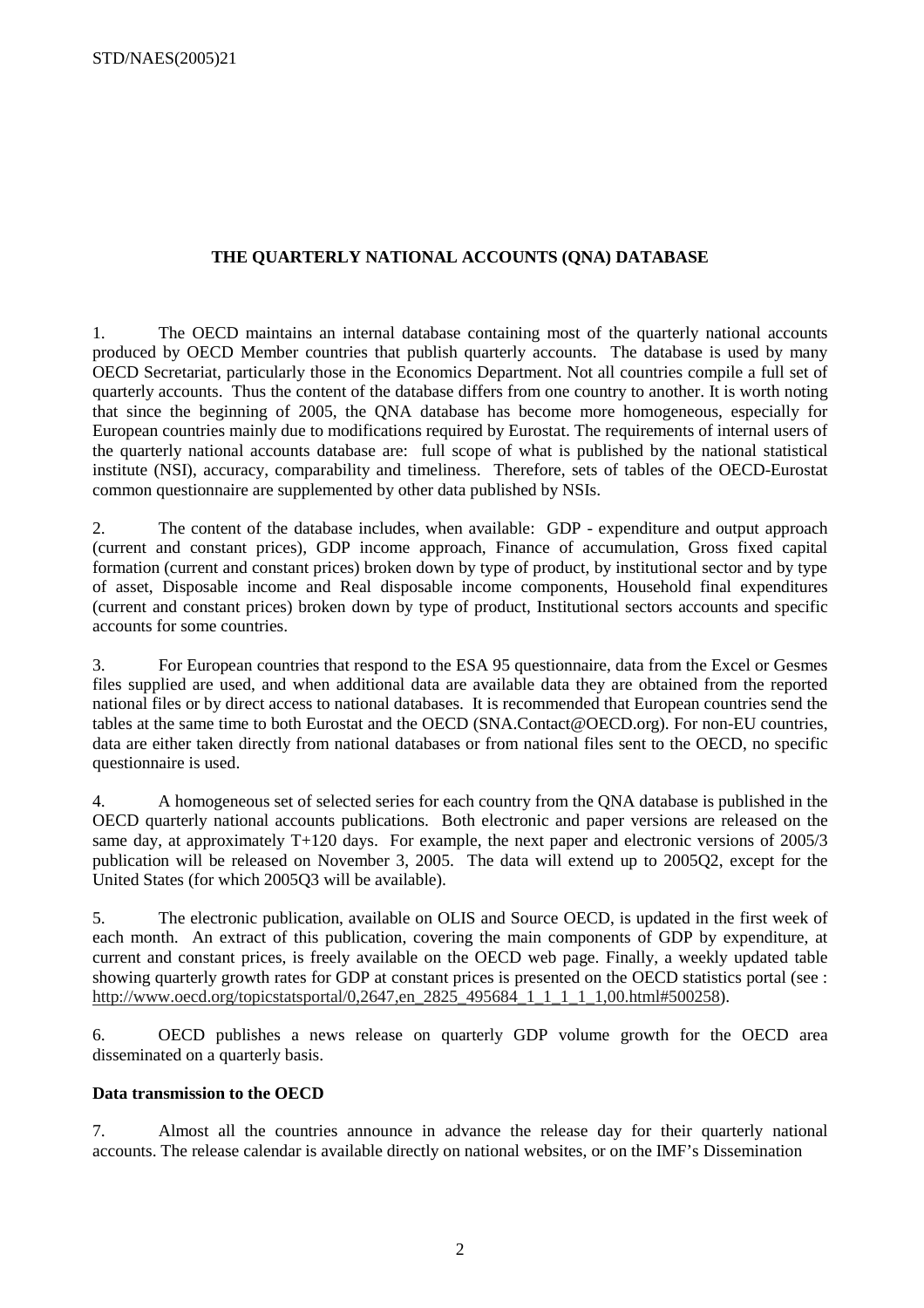|                       | First release of Q1   Advanced release |                        | Reception of data on the  |  |  |  |
|-----------------------|----------------------------------------|------------------------|---------------------------|--|--|--|
|                       | 2005 - Number of                       | calendar available     | release day for Q1 and    |  |  |  |
|                       | days after the end                     |                        | Q2 2005                   |  |  |  |
|                       | of the quarter <sup>1</sup>            |                        |                           |  |  |  |
| Australia             | 61                                     | Yes                    |                           |  |  |  |
| Austria               | 74                                     | $Yes\text{-}DSBB^2$    |                           |  |  |  |
| Belgium               | 68                                     | Yes                    | No for Q1 (national file) |  |  |  |
| Canada                | 60                                     | Yes                    |                           |  |  |  |
| <b>Czech Republic</b> | 71                                     | Yes                    |                           |  |  |  |
| Denmark               | 61                                     | Yes                    |                           |  |  |  |
| Finland               | 70                                     | Yes                    | No for Q2                 |  |  |  |
| France                | $51^3$                                 | Yes                    |                           |  |  |  |
| Germany               | $54^{3}$                               | Yes                    |                           |  |  |  |
| Greece                | 43                                     | Yes                    | No for Q1                 |  |  |  |
| Hungary               | 70                                     | Yes                    |                           |  |  |  |
| Iceland               | 74                                     | Yes                    |                           |  |  |  |
| Ireland               | $120^{3}$                              | Yes(NLT <sup>4</sup> ) |                           |  |  |  |
| Italy                 | 71                                     | Yes                    |                           |  |  |  |
| Japan                 | 48                                     | Yes                    |                           |  |  |  |
| Korea                 | 62                                     | $Yes(NLT4)-DSBB$       |                           |  |  |  |
| Luxembourg            | $111^{3}$                              | Yes                    |                           |  |  |  |
| Mexico                | 48                                     | Yes                    |                           |  |  |  |
| Netherlands           | 63                                     | Yes                    |                           |  |  |  |
| New Zealand           | 85                                     | Yes                    |                           |  |  |  |
| Norway                | 68                                     | Yes                    |                           |  |  |  |
| Poland                | 62                                     | Yes-DSBB               |                           |  |  |  |
| Portugal              | 70                                     | Yes                    | No for Q1 and Q2          |  |  |  |
| Slovak Republic       | 70                                     | Yes                    |                           |  |  |  |
| Spain                 | $56^3$                                 | Yes                    |                           |  |  |  |
| Sweden                | 69                                     | Yes                    | No for Q2 (national file) |  |  |  |
| Switzerland           | 63                                     | Yes                    |                           |  |  |  |
| Turkey                | 91                                     | Yes                    |                           |  |  |  |
| <b>United Kingdom</b> | 56                                     | Yes                    |                           |  |  |  |
| <b>United States</b>  | 28                                     | Yes                    |                           |  |  |  |

**Table 1 Data release and data transmission** 

 $\overline{a}$ 

<sup>1</sup> The number of days indicated refers to the complete release of GDP and its components (expenditure or production approach, at constant prices), GDP flash estimates are not taken into account.

<sup>2</sup> Release date available on IMF's Dissemination Standards Bulletin Board.

<sup>3</sup> Introduction of the allocation of FISIM and /or chain-linked constant price estimates.

<sup>4</sup> No specific release date, but a date for which the release will not be later than.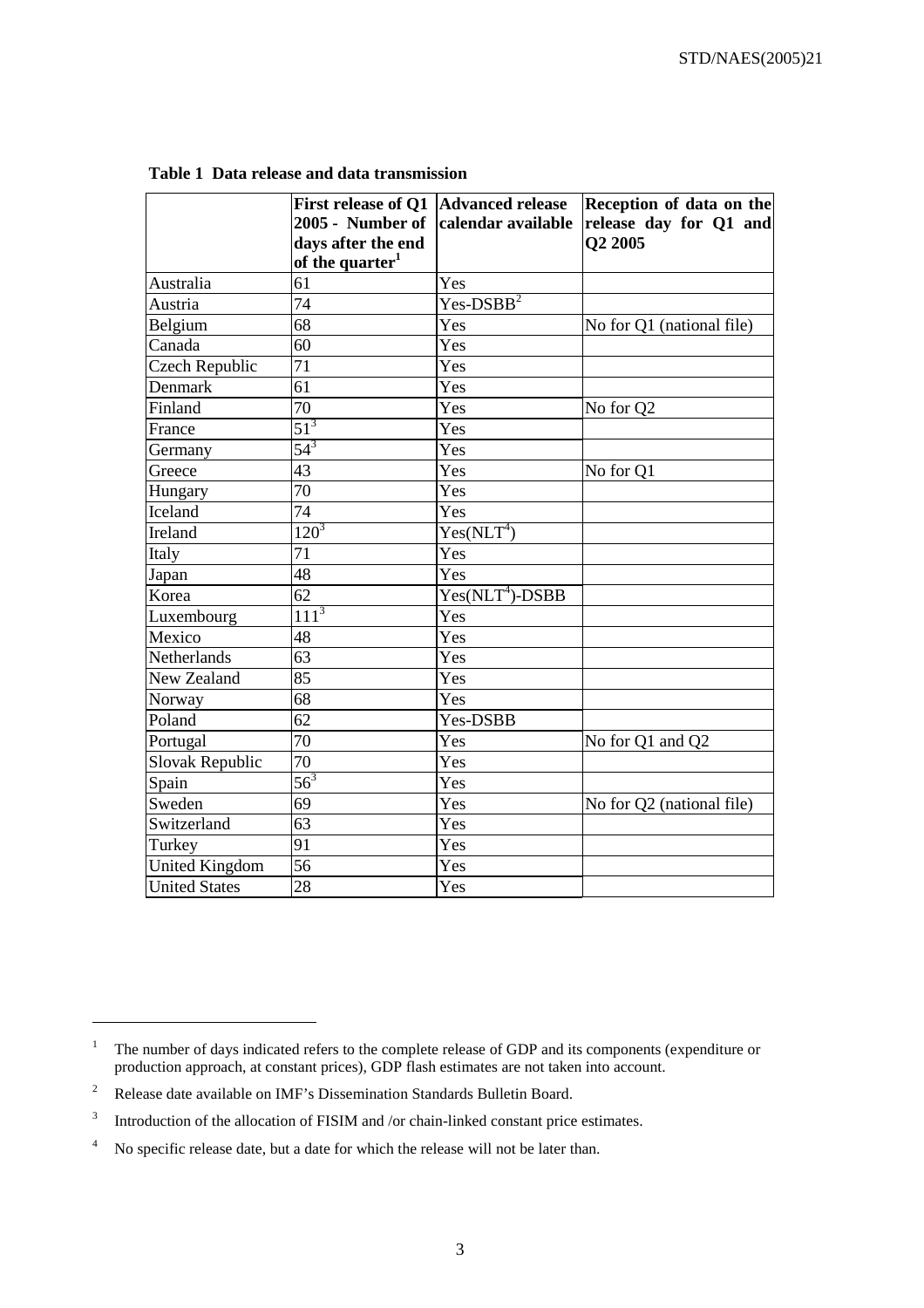Standard Bulletin Board (DSBB). Given the requirements of our users, it is recommended that countries should send their data to the OECD as soon as possible on the release day of their QNA. Most countries now do so (except, in some cases, for Belgium, Finland, Greece, Portugal, and Sweden). This year has proved to be difficult for some countries, particularly those European countries that are allocating FISIM for the first time and/or introducing chain-linked constant price estimates. A few countries have delayed the release of their data, and/or not published release dates or changed them. Table 1 shows some characteristics of data release and data transmission for OECD Member countries.

#### **Introduction of chain-linked constant price estimates and FISIM: 2005-2006**

8. EU countries are required to implement major changes in their national accounts: the main ones are, a change from fixed-weighted (i.e. fixed base year), constant price estimates to annually re-weighted, chain-linked constant price estimates, and the allocation of FISIM at an industries/activities level.

#### *Chain linking*

9. Most European countries used to rebase their constant price estimates every five years. These estimates were then linked to provide long, continuous time series. They are now adopting annually reweighted, chain-linked constant price estimates using the Laspeyres formula. This is equivalent to linking each year constant price estimates expressed in the prices of the previous year. Most countries have chosen to use this method, but there are two major exceptions: the US and Canada, which have chosen to use the Fisher formula. The US estimates are derived using annual weights except at the end of the series where it is not possible to apply the Fisher formula using annual weights and quarterly data. To get over this problem quarterly weights are used to calculate the latest volume estimates. The Canadian chain-linked estimates are derived only for quarterly seasonally adjusted expenditure data, using quarterly weights throughout.

#### *Three methods to compile chain-linked estimates in QNA*

10. While it is straightforward to chain-link annual data, it is not so straightforward to link quarterly constant price estimates derived using annual weights. Using the Laspeyres formula, for each year the values of the four quarters are expressed in the prices of the previous year. Thus, the difference between the fourth quarter of year t-1 and the first quarter of year t is a combination of the change in volume between the two quarters and the change in the average prices of year t-1 and the average prices of year t. In order to create a chain-linked constant price series it is necessary to adjust the quarterly values to remove the effect of the annual price change. Within the OECD three different methods have been used: the annual overlap method, the one quarter overlap method and the over-the-year method. The first two methods involve calculating and applying a link factor that is used to remove the effect of the annual price change.

**The annual overlap method**: a link factor is derived by dividing the current price value for year t by the corresponding value for year t in the prices of year t-1.

**The one quarter overlap method**: a link factor is derived by dividing the current price value of the first quarter of year t by the corresponding value for the same quarter in the prices of year  $t-1^5$ .

 5 Or, alternatively, the link factor is derived by dividing the value of the fourth quarter of year t-1 expressed in the prices of year t by its current price value.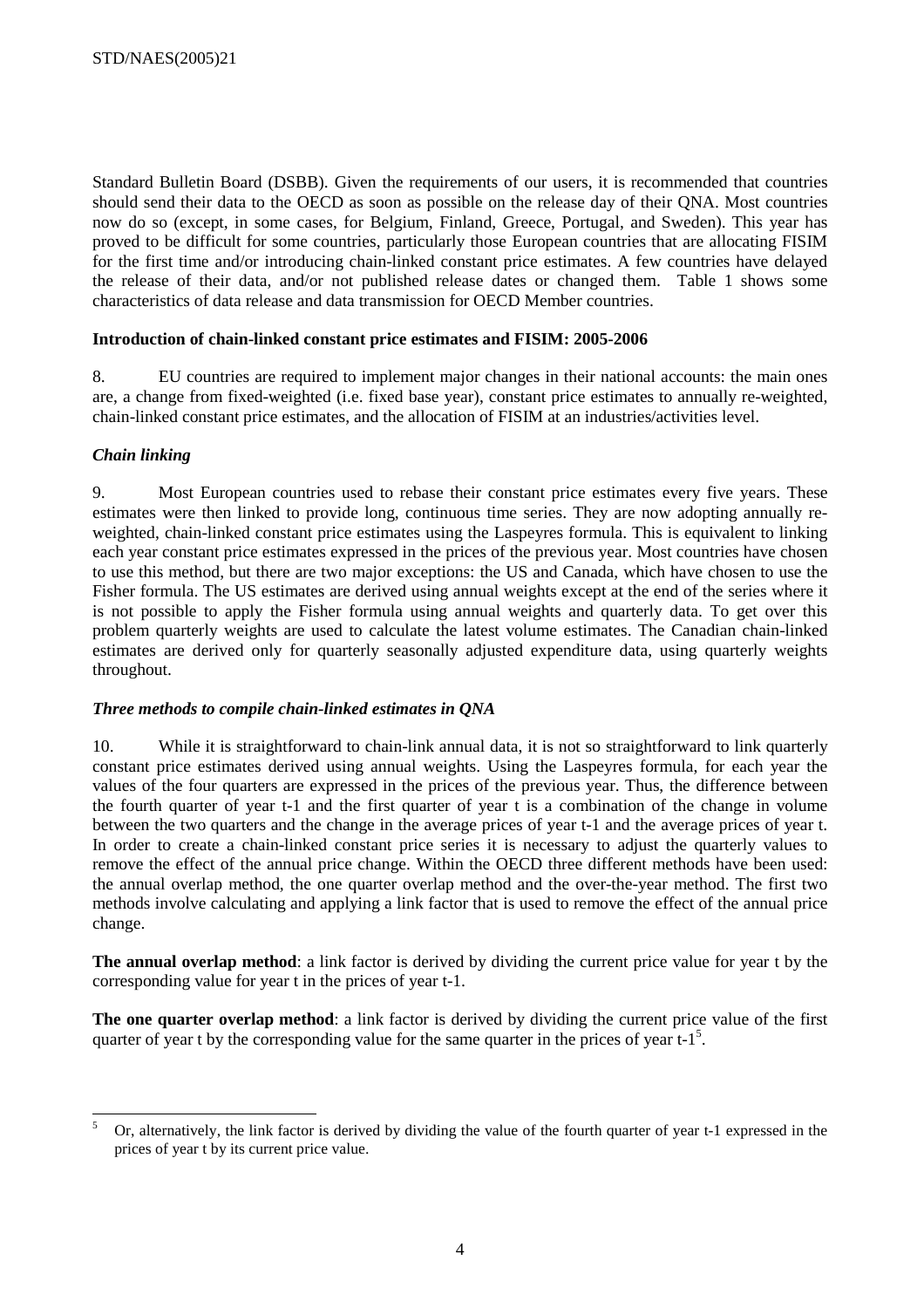**The over-the-year method:** for all but the latest year**,** all quarters are compiled at the average prices of both the current year and the previous year. For the latest year, the quarters are just calculated at the average prices of the previous year. The year-on-year growth rates are then calculated for each of the four quarters in the prices of the previous year, e.g. for the first quarter the growth rate is calculated from the first quarter of year t-1, valued at the average prices of year t-1, to the first quarter of year t, also valued at the average prices of year t-1.

11. The advantage of the annual overlap method is that it ensures consistency with annual constant price estimates since it uses the same link factors. The disadvantage is that the growth rate from the latest quarter to which the annual link factor is applied to the next quarter is 'damaged' by the linking process. The extent of the damage is determined by the difference between the one quarter link factor and the annual link factor. In cases where price or volume relativities are stable the difference is small, but if neither are stable then the damage to the quarterly growth rate at the link quarter can be significant.

12. The advantage of the one quarter overlap method is that no quarterly growth rates are damaged, but the disadvantage is that the quarterly chain-linked estimates are inconsistent with the annual chainlinked data. To remedy this problem, countries using this method generally use an optimal benchmarking technique to force the quarterly data to be consistent with the annual data, whilst minimising the disturbance to the quarterly growth rates. This, of course, means an extra computational step. However, the step can also serve to benchmark quarterly estimates to annual estimates that have been derived independently, such as from annual supply and use tables.

13. The over-the-year method is the least satisfactory and is not recommended.

14. The one quarter overlap method was recommended by Eurostat and it expressed its intention to use this method to derive EU aggregates. However, unfortunately, most EU countries have chosen to use the annual overlap method, and in recognition of this fact Eurostat has decided to use the annual overlap method to derive EU aggregates. See table 2 for a list of the methods used by countries and when they are planning to change (if scheduled) over to chain linking.

15. The OECD Secretariat has also decided to use the one year overlap method to derive chain-linked estimates of OECD aggregates. Analysis has shown that price and volume relativities are quite stable between countries for the same aggregate, and so there is little to be gained from using the one quarter overlap method.

## *Difficulties caused by chain-linking for OECD economic analysis and forecasting*

16. One of the major outputs of the OECD Secretariat is its economic assessments of countries and forecasts of their future economic growth. In doing this, it is important that the figures used correspond to those published by countries. The contribution to GDP growth of changes in inventories and net exports are two of the important statistics used, but many countries are not supplying these data. While it is possible for the OECD to estimate the contribution to GDP growth of next exports by differencing the contributions of exports and imports there is no guarantee that it will get exactly the same result as the Member country. In the case of changes in inventories, it is simply not possible for the OECD to derive reasonable estimates with the data available. Therefore, the OECD asks countries to supply the contributions to GDP growth of these two aggregates in files sent with every update or to make them available for downloading in their databases or on their web page. Methods that can be used for deriving these aggregates are discussed in the paper *Collection and dissemination of annual national accounts* in item 18 of the agenda.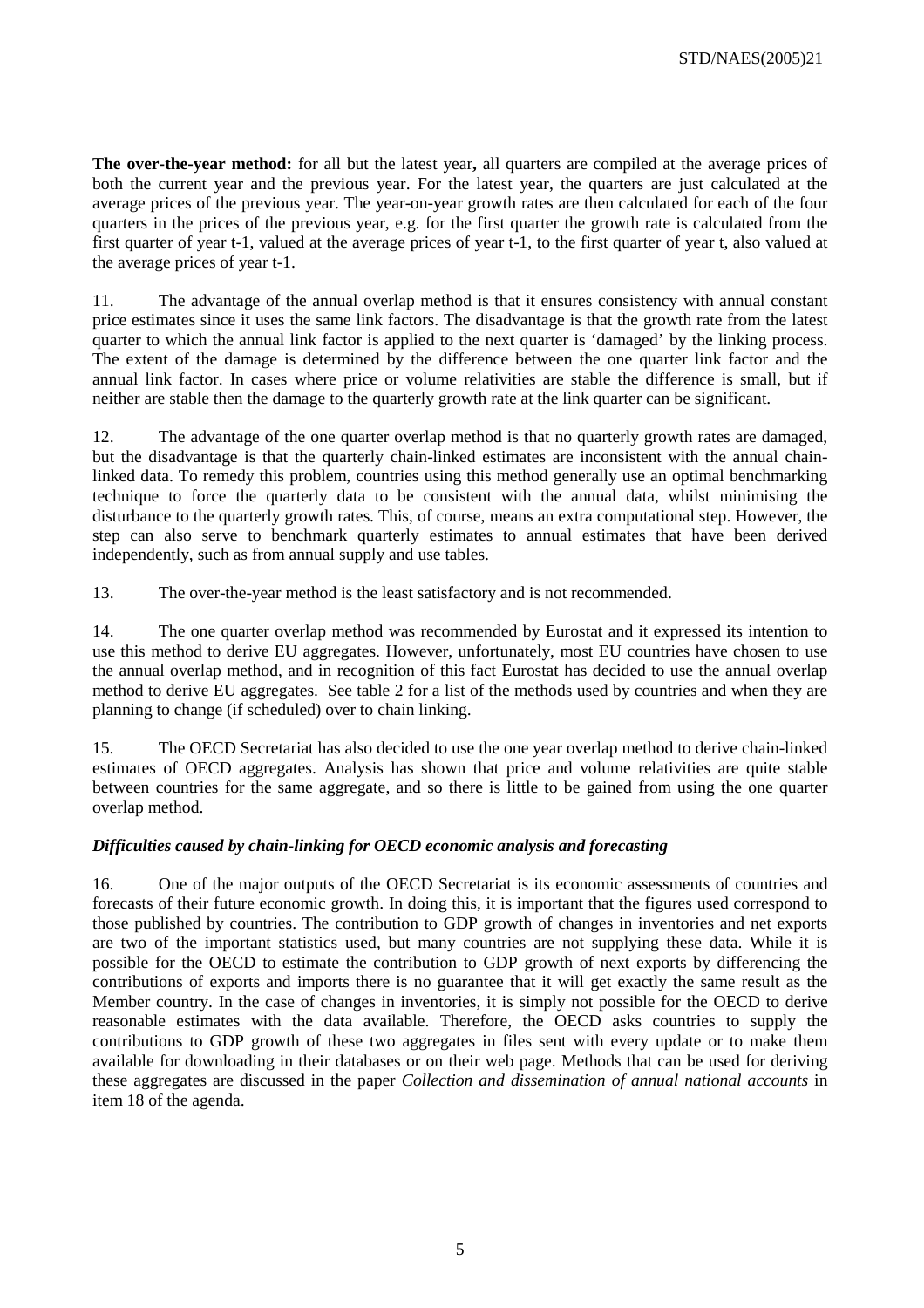|                       | Producing<br>chain-linked | <b>Plans</b> to             | Reference/                 | <b>Chain linking</b>         |  |
|-----------------------|---------------------------|-----------------------------|----------------------------|------------------------------|--|
|                       | estimates                 | disseminate<br>chain-linked | <b>Base year</b>           | <b>Method</b>                |  |
|                       |                           | estimates                   |                            |                              |  |
| Australia             | Yes                       |                             | $2003 - 2004$ <sup>1</sup> | Quarter overlap              |  |
| Austria               | $\overline{\mathrm{Yes}}$ |                             | 2000                       | Annual overlap               |  |
| Belgium               | Forthcoming               | December 2006               |                            | $\mathcal{P}$                |  |
| Canada                | Yes-Fisher                |                             | 1997                       | Quarter overlap              |  |
| <b>Czech Republic</b> | Yes                       |                             | 1995                       | Annual overlap               |  |
| Denmark               | Forthcoming               | October 2005                | $\overline{?}$             | Quarter overlap              |  |
| Finland               | Forthcoming               | February 2006               | $\overline{?}$             | $\overline{?}$               |  |
| France                | Forthcoming               | May $2006^2$                | $\overline{2}$             | $\gamma$                     |  |
| Germany               | Yes                       |                             | 2000                       | Annual overlap               |  |
| Greece                | Yes                       | <b>June 2007</b>            | 1995                       | Indirect method <sup>3</sup> |  |
| Hungary               | Forthcoming               | 2006                        | 2000                       | $\gamma$                     |  |
| Iceland               | Yes                       |                             | 2000                       | Annual overlap               |  |
| Ireland               | Yes                       |                             | 2003                       | Annual overlap               |  |
| Italy                 | Forthcoming               | $\overline{?}$              | $\overline{?}$             | Annual overlap               |  |
| Japan                 | Yes                       |                             | 2000                       | Annual overlap               |  |
| Korea                 | $\overline{No}$           | N <sub>o</sub>              |                            |                              |  |
| Luxembourg            | Yes                       |                             | 1995                       | Annual overlap               |  |
| Mexico                | No                        | No                          |                            |                              |  |
| Netherlands           | $\overline{Yes}$          |                             | 2001                       | Over the year                |  |
| New Zealand           | Yes                       |                             | 1995-96                    | Annual overlap               |  |
| Norway                | Yes                       |                             | 2002                       | Annual overlap               |  |
| Poland                | Yes <sup>4</sup>          |                             | 2000                       | Annual overlap               |  |
| Portugal              | Yes                       |                             | 2000                       | Indirect method <sup>3</sup> |  |
| Slovak Republic       | Forthcoming               | <b>Mars 2006</b>            | $\overline{?}$             | Over the year                |  |
| Spain                 | Yes                       |                             | $2000^1$                   | Quarter overlap              |  |
| Sweden                | Yes                       |                             | 2000                       | Over the year                |  |
| Switzerland           | Yes                       |                             | 2000                       | Annual overlap               |  |
| Turkey                | $\gamma$                  | $\overline{\mathcal{L}}$    | $\gamma$                   | $\gamma$                     |  |
| <b>United Kingdom</b> | Yes                       |                             | $2002^1$                   | Quarter overlap              |  |
| <b>United States</b>  | $\overline{Y}$ es-Fisher  |                             | 2000                       | Quarter overlap              |  |

**Table 2 Chain-linking of QNA – State of play** 

1: The reference year is updated each year

2: Experimental estimates

3: QNA are derived from chain-linked annual accounts using an indirect method.

4: Poland reports quarterly data at previous year prices and the OECD Secretariat applies the annual overlap method to calculate chain-linked estimates.

#### *Allocation of FISIM (Financial intermediation services indirectly measured) to industries/sectors.*

17. The issue of the allocation of FISIM has been already raised regarding annual national accounts. The following paragraphs concern the specific case of quarterly accounts. Financial intermediation services indirectly measured (FISIM) is generated by charging or paying different rates of interest to borrowers and lenders. Until now, for most European countries and Japan and Mexico FISIM has not been allocated to the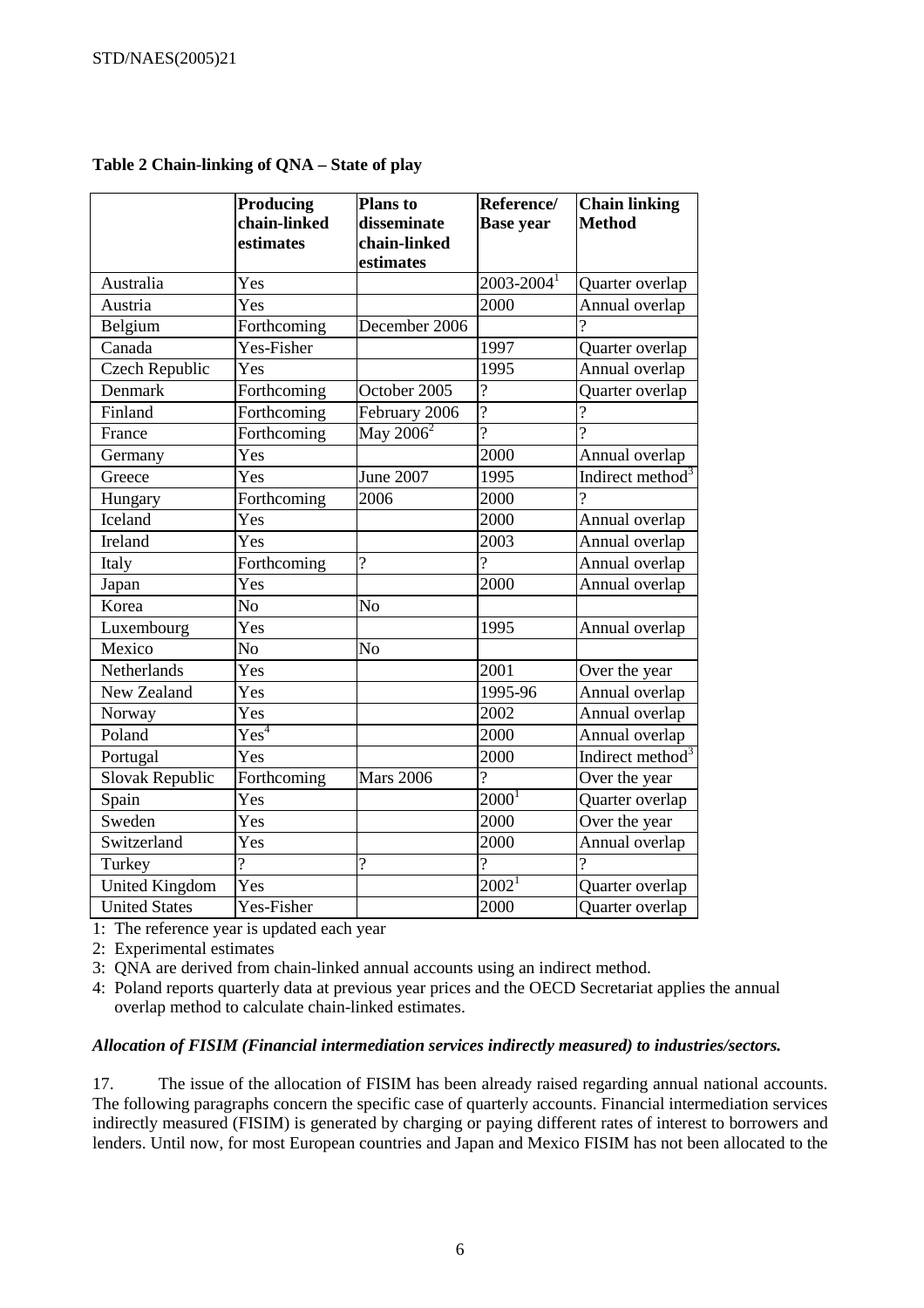user sectors/industries. This non allocation has implied that FISIM has been treated as intermediate consumption by the economy as a whole. The allocation of FISIM to all users allows it to be recorded as intermediate consumption for businesses and as final consumption for households, general government and non profit institution serving households, or as net exports. This will imply an increase to GDP of EU countries, which is expected to be approximately 1.5 % overall.

18. Several non-European countries have been allocating FISIM to all sectors for many years: Australia, Canada, Korea, and the United States. Since the beginning of 2005, the following European countries have implemented it in their quarterly accounts: Austria, Denmark, Finland, France, Germany, Ireland, Netherlands and Spain. Table 3 lists those countries that have started allocating FISIM and those that are planning to do so.

| <b>Table 3 Allocation of FISIM</b> |                            |                                 |  |  |  |
|------------------------------------|----------------------------|---------------------------------|--|--|--|
|                                    | <b>Allocation of FISIM</b> | <b>Plans to introduce FISIM</b> |  |  |  |
| Australia                          | Yes                        |                                 |  |  |  |
| Austria                            | Yes                        |                                 |  |  |  |
| Belgium                            | Forthcoming                | December 2006                   |  |  |  |
| Canada                             | Yes                        |                                 |  |  |  |
| <b>Czech Republic</b>              | Forthcoming                | March 2006                      |  |  |  |
| Denmark                            | Forthcoming                | October 2005                    |  |  |  |
| Finland                            | Yes                        |                                 |  |  |  |
| France                             | Yes                        |                                 |  |  |  |
| Germany                            | Yes                        |                                 |  |  |  |
| Greece                             | Forthcoming                | June 2007                       |  |  |  |
| Hungary                            | Forthcoming                | <b>June 2006</b>                |  |  |  |
| <b>Iceland</b>                     | Forthcoming                | $\gamma$                        |  |  |  |
| Ireland                            | Yes                        |                                 |  |  |  |
| Italy                              | Forthcoming                | Mid 2006                        |  |  |  |
| Japan                              | No                         | $\gamma$                        |  |  |  |
| Korea                              | $\overline{\text{Yes}}$    |                                 |  |  |  |
| Luxembourg                         | Yes                        |                                 |  |  |  |
| Mexico                             | N <sub>o</sub>             | $\gamma$                        |  |  |  |
| Netherlands                        | Yes                        |                                 |  |  |  |
| New Zealand                        | N <sub>o</sub>             | $\gamma$                        |  |  |  |
| Norway                             | Forthcoming                | December 2006                   |  |  |  |
| Poland                             | Forthcoming                | 9                               |  |  |  |
| Portugal                           | Forthcoming                | December 2005                   |  |  |  |
| Slovak Republic                    | Forthcoming                | 2006                            |  |  |  |
| Spain                              | Yes                        |                                 |  |  |  |
| Sweden                             | Forthcoming                | December 2005                   |  |  |  |
| Switzerland                        | $\overline{No}$            | $\mathcal{D}$                   |  |  |  |
| Turkey                             | No                         | March 2006                      |  |  |  |
| <b>United Kingdom</b>              | Forthcoming                | December 2005                   |  |  |  |
| <b>United States</b>               | Yes                        |                                 |  |  |  |

19. What is the impact on GDP growth of allocating FISIM? The OECD Secretariat cannot answer this question definitively with the data at its disposal, in particular for quarterly accounts. However, for those three EU countries that have recently introduced the allocation of FISIM and also provide estimates